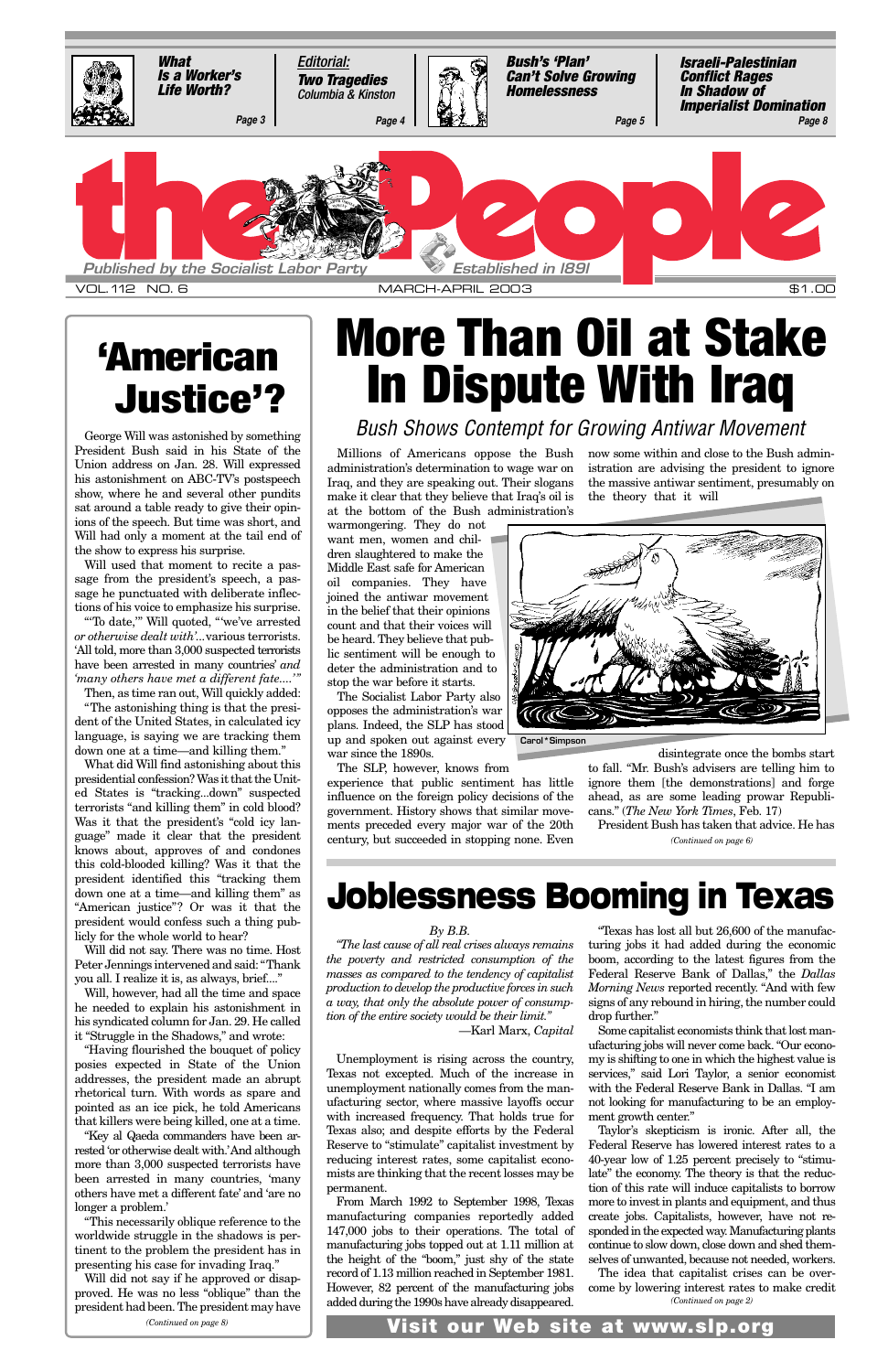and run. If not, they certainly seem willing to risk that in putting the gun of economic necessity to the unions' head.

#### **Ex-Police Commissioner Named To Head Longshoremen's Union**

Associated Press reported on Jan. 30 that "a former New York City police commissioner was appointed...to take over a New Jerseybased union that prosecutors said was corrupted by mob influence." "U.S. District Judge John S. Martin Jr.," the report continued, "designated Robert McGuire to guide Local 1588 of the International Longshoremen's Association" away from the racketeering and association with mobsters the union had reportedly become involved in.

Any expectation that things will be made better for the union members with a cop instead of a robber at the head of the union are, however, doomed to dismal failure. Not only is there the question of who might have the better mob connections, there is something more fundamental.

Corruption in these unions is only natural, for corruption has its roots in the premises upon which procapitalist unionism rests. The labor bureaucrat may be honest or dishonest, but the very premise upon which they operate—that there are common interests between the capitalist class and the working class and that the process of exploitation is acceptable—sets up a fundamentally corrupt environment that soon corrupts the most honest labor chieftain.

The fact that some of these labor lieutenants of the capitalist class have embraced mobsters, thugs, racketeers and other schemers to further their own interests and enhance their power is simply an additional and incidental, though consistent, act of corruption.

The rank and file's lack of understanding of the class struggle and of the true mission of unionism—the emancipation of the working class from exploitation and the abolition of capitalism—is the real starting point of corruption and bureaucratization.

State control of the unions cannot solve this problem, although it may help grease the skids for a more totalitarian society in which unions are so encumbered by repressive controls that no real union fighting for workingclass interests is possible. Mechanical measures intended to foster democracy in unions whose basic tenets are diametrically opposed to working-class interests are inherently useless. Only the workers themselves can build real democracy and an incorruptible adherence to working-class interests in the unions. *—K.B.*



#### **Sick Days Under Attack**

Are you employed by a company that claims to offer the "benefit" of sick days off? About 84 percent of companies reportedly do. But that doesn't mean you actually get to take the sick days they offer—or that you should if you value your job.

"Employees who do that [take sick days] too often might be fired," according to an article in the Feb. 7 issue of *USA Today*.

In its most recent study, CCH Inc., which *USA Today* calls a "human-resources information provider," shows that U.S. employees who ostensibly have sick days available are allotted, on average, 8.8 sick days per year.

They only use, on average, 4.7 days. But even that is apparently too much for many U.S. employers. According to the *USA Today* article, "Employee absences have become such an epidemic that companies are going on the defensive."

Going on the offensive is more like it. Use of the sick-day "benefit" is increasingly an issue in job performance reviews, and some companies are cutting down the number of sick days allowed before an employee is fired. Other companies pay a small bonus for those not taking the sick days allotted to them.

Regardless of the means a company uses to cut back on the use of sick days, the message to workers is clear: "Don't get sick, and if you do, come to work anyway, you lazy bum!"

#### **United Airlines Executives Propose New Company**

When United Airlines filed for Chapter 11 bankruptcy reorganization in December, many workers voiced concerns that the court proceedings might become a tool to bust the airline unions—whose members ostensibly "owned" the company. Industry analysts claimed the company—or rather, the executives and bankers that run it—would probably not move too rapidly in that direction because bankruptcy law requires an attempt at negotiation, and the workers' rejection of the "offer," before courtordered cuts can take place.

The workers may be more on the mark than the analysts. The company had not publicly revealed details of its reorganization plan by press time, but unions for both UAL pilots and flight attendants were already aware that UAL executives are "going for the throat" of the unions.

In a letter to the membership of the Air Line Pilots Association at United, the chairman of its United chapter wrote that executives had proposed "giving away some of our most modern narrow-bodies to another company and allowing that company to operate a large part of the United network with non-United [nonunion] employees," as *The New York Times* reported. Flight attendants received a letter from their union stating that "United was proposing to shift 20 percent to 40 percent of its flights and workers to the new carrier." The new company would reportedly operate with different "pay scales, work rules and seniority rights." United had already announced that it wanted its five unions to concede \$2.4 billion a year for five years.

According to one observer, the company's approach "increases the probability that the whole thing goes to a meltdown in Chapter 7."

That may be exactly what the financiers and capitalists that run the "employee owned" company want. Faced with vast overcapacity and billion-dollar losses in the airline industry, they may just want to take their money the People **P.O. Box 218, Mountain View, CA 94042-0218**

❑ **\$5 for a 1-year sub (six issues)** ❑ **\$9 for a 1-year sub by first-class mail**

| $NAME$ and $M$                                                                                                      | PHONE______________              |
|---------------------------------------------------------------------------------------------------------------------|----------------------------------|
| ADDRESS ADDRESS                                                                                                     |                                  |
| $C\text{I}Y$ , we are also assumed to the contract of $C\text{I}Y$<br>Make check/money order payable to The People. | _ STATE _______ ZIP_____________ |
|                                                                                                                     |                                  |

*Read the paper that's In a class by itself...*

*The Working Class.*

*Read The People.*



### *Do You Belong?*

Do you know what the SLP stands for? Do you understand the class struggle and why the SLP calls for an end of capitalism and of its system of wage labor? Do you understand why the SLP does not advocate reforms of capitalism, and why it calls upon workers to organize Socialist Industrial Unions?

If you have been reading *The People* steadily for a year or more, if you have read the literature recommended for beginning Socialists, and if you agree with the SLP's call for the political and economic unity of the working class, you may qualify for membership in the SLP. And if you qualify to be a member you probably should be a member.

For information on what membership entails, and how to apply for it, write to: SLP, P.O. Box 218, Mountain View, CA 94042-0218. Ask for the SLP Membership Packet.



## **. . . Texas**

easier for capitalists is absurd. Marx anticipated and debunked the theory long ago.

"In the crisis itself," he noted, "when every one has things to sell, cannot sell them, and yet must sell them, if he would secure means of payment, it is not the mass of the unemployed and investment seeking capital, but rather the mass of capital tied up in his process of reproduction, that is greatest just when the lack of credit is most felt (and the rate of discount highest in banking credit). The hitherto invested capital is then, indeed, unemployed, because the process of reproduction lags. Factories are closed, raw materials accumulate, finished products swamp the market as commodities. Nothing is more erroneous, therefore, than to blame a scarcity of productive capital for such a condition. It is precisely at such times that there is a superabundance of productive capital, partly so far as the normal, but temporarily contracted, scale of reproduction is concerned, partly with regard to the paralyzed consumption." (*Capital*)

Obviously! Why should capital be invested in plant and equipment when throughout the country a huge complex of factories lie idle? What lunacy is behind such recommendations?

Joblessness is booming in Texas and nationwide because the irrational system we live under denies the producers—the working class—the full value of what they produce. Socialism's promise is that all the industries and services will be collectively owned and democratically organized to conduct production—not for the profit of a few but for the benefit of all. Socialism will eliminate involuntary unemployment and all other social ills created by capitalism.

#### *(Continued from page 1)*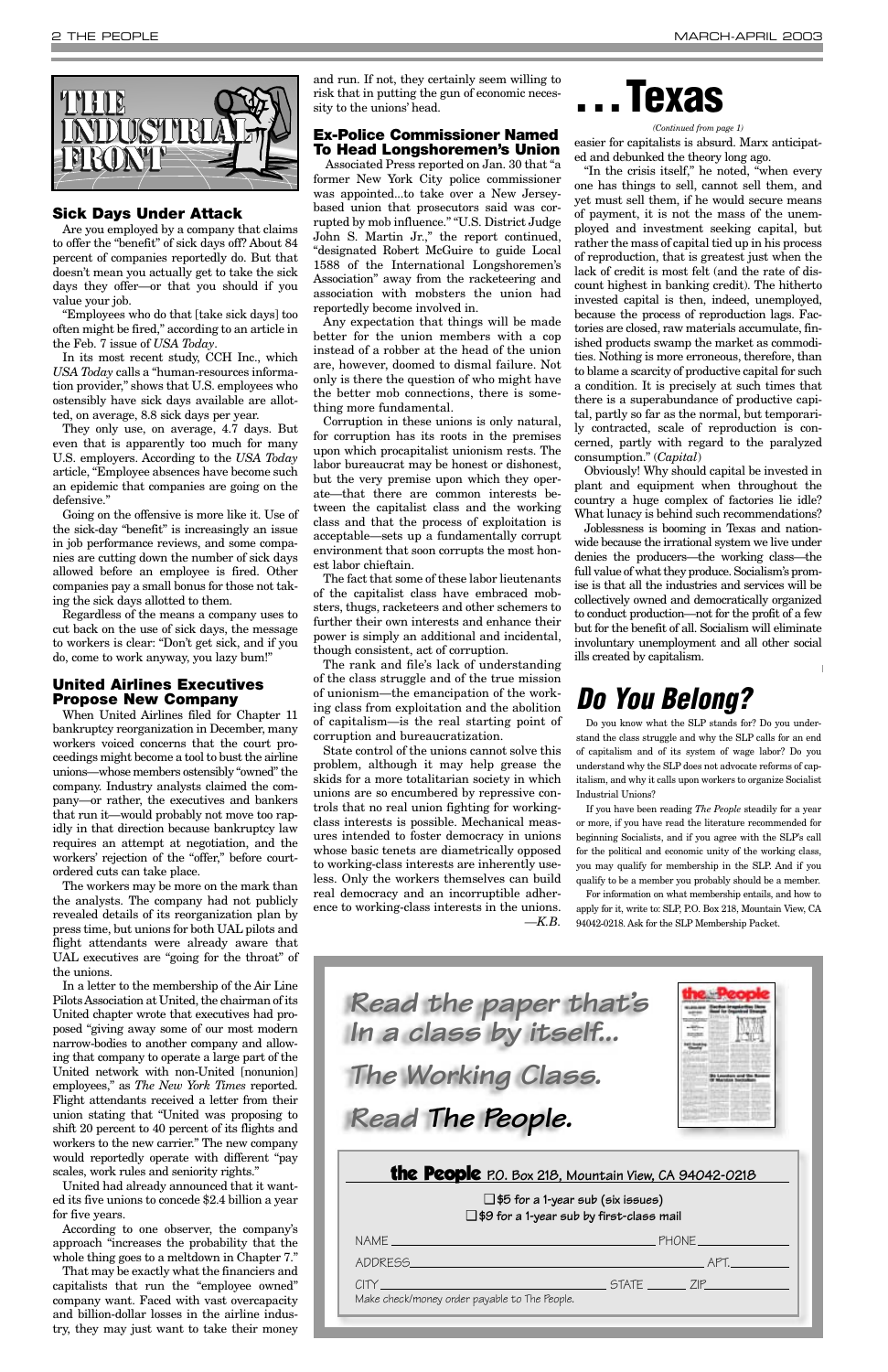#### *By Bruce Cozzini*

What is a life worth? Federal regulators have been putting dollar values on lives in cost-benefit analyses for years. Now, if you are 70 or older, yours is being devalued. The White House Office of Management and Budget (OMB) has told the Environmental Protection Agency to discount the value of your life to 63 percent of a younger person's life in its cost-benefit studies of antipollution regulations. A report by Seth Borenstein in the *San Jose Mercury News* of last Dec. 22 provided some of the details.

According to Borenstein, the question asked by cost-benefit analysis is "if a regulation would cut pollution enough to extend an older person's life, how much would that be worth in dollars, compared with what it would cost the polluter to comply? How many lives would be saved overall, old and young?" To answer such a question it is necessary to place a monetary value on the "benefit," in this case, the health or life of workers in an industry or the general population (also workers).

Researchers and capitalist government regulators perform the cynical task of assigning the value. They often use surveys, such as one cited by Borenstein, that studied workers' attitudes toward occupational risk. The researchers asked workers how much they would pay to reduce the risk of death. They found "no significant difference between old and young" workers surveyed. "You could just as well say life becomes more precious the more you enjoy it, and you don't really want to

cash in your chips," one researcher said. The OMB based its 63 percent discount rate for the elderly on a 20-year-old British survey that, according to its author, is out of date and does not apply to the United States.

" 'It was capitalism's version of socialized medicine,'said James Van Vliet, a retired Bethlehem Steel vice president. 'And it was an implied contract. It was the company and the workers saying, "We are going to take care of each other.""

The motivation behind all cost-benefit analysis is to control the costs of complying with regulations. Thus devaluation of the life of an older person allows the government to apply weaker rules at lower cost to industry. An apologist for this callous approach rationalized it on grounds

of "limited resources." "If you are extending a life by a year or six months, that's less important than extending a life by 30 or 40 years," said Cass Sunstein, a law professor at the University of Chicago.

Environmentalists and liberal politicians object, as might be expected. One, quoted by Borenstein, characterizes the approach as "a pretext to cut the value of health and safety standards in order to protect industries." Another calls it "faulty science based on bad facts." But they do

not object to the underlying assumptions behind cost-benefit analysis, which balances arbitrarily determined values of human life against perceived costs to industry.

The entire idea behind cost-benefit analysis is backwards if we analyze it from a working-class perspective. Capitalists *benefit* by cutting costs on workplace safety by not protecting workers from hazardous equipment or materials. Likewise they profit by uncontrolled use of the air and water in our environment as a sewer for disposal of industrial and chemical wastes. The *cost* is to the health and lives of workers and their families.

The injustice is that capitalists, apart from exploiting the labor of workers, can use their power in the political system to assign a value to workers' lives.

By setting the value of the lives of workers over 70 at 63 percent of that of younger workers they are adding insult and injury to the years of exploitation they have suffered in their productive years.

# *What's a Worker's Life Worth?*

#### *By Donna Bills*

The Associated Press (AP) quoted Van Vliet in an article circulated on Feb. 10. The "implied contract" that the former steel executive referred to was one in which steelworkers, after decades of arduous and life-endangering work, retired with what they thought were secure pensions and virtually cost-free health care for themselves and their families.

Bethlehem Steel benefited hugely from that arrangement for years until the uncertainties of "the marketplace" caused it to lose out to competitors. It has declared bankruptcy and is seeking to sell what remains to International Steel Group. Until recently, those Bethlehem Steel workers lucky enough to have survived

years of work in the steel mills and make it to retirement felt secure with their retirement dole and Bethlehem's "socialized medicine," as secure as the emphysema and cancer that years of exposure to poisonous materials Bethlehem also gave them would allow.



"We, the old-timers, were part of the industrial revolution," said an 81-year-old quoted by AP. "And now, we are part of the medical revolution. We have the emphysemas, we have the cancers. We have everything."

"Everything," that is, except the retirement "benefits" that were their "reward." For now it appears that the "implied contract" is unraveling, and what little pension and health benefits the steelworkers got is slated to be drastically reduced.

In December "Bethlehem Steel's pension fund was underfunded by \$3.2 billion and would be turned over to a government agency," the AP reported. Now the company wants "approval to terminate health and life insurance benefits for 95,000 retired workers and their dependents March 31" as an inducement for International Steel Group to buy up remaining assets.

Yes, efforts are afoot to preserve something for

Bethlehem's aged workers. What crumbs may be rescued will likely be woefully inadequate to their needs and an insult and affront to them.

There was no report of how Bethlehem Steel's board members, executives, lawyers and the like are faring since the company collapsed. But, then, the news was about those who lose and not those who don't.

Van Vliet hit the nail on the head—Bethlehem Steel was "capitalism's version of socialized medicine." America's workers can't act soon enough to end a system responsible for such cruelty.

## *Capitalism's Version of 'Socialized Medicine'*



*The People* (ISSN-0199-350X), continuing the *Weekly People*, is published bimonthly by the Socialist Labor Party of America, 661 Kings Row, San Jose, CA 95112-2724.

Periodicals postage paid at San Jose, CA 95101-7024. Postmaster: Send all address changes to *The People*, P.O. Box 218, Mountain View, CA 94042-0218. Communications: Business and editorial matters should be addressed to *The People*, P.O. Box 218, Mountain View, CA 94042-0218. Phone: (408) 280-7266. Fax: (408) 280-6964.

Access *The People* online at: www.slp.org. Send e-mail to: thepeople@igc.org.

Rates (domestic and foreign): Single copy, \$1.00. Subscriptions: \$5 for one year; \$8 for two years; \$10 for three years. By first-class mail, add \$4 per year. Bundle orders: 5-100 copies, \$8 per 100; 101-500 copies, \$7 per 100; 501-1,000 copies, \$6 per 100; 1,001 or more copies, \$5 per 100. Foreign subscriptions: Payment by international money order in U.S. dollars.



De Leon makes clear why reform may be logical at one stage of social development, while at another it may be the worst of criminal nonsense.

48 pages—\$1.25 postpaid

**NEW YORK LABOR NEWS P.O. Box 218 Mtn. View, CA 94042-0218**

#### Abolition of Poverty

By Daniel De Leon

An examination of capitalism and its philosophical "justifications" as presented by a Jesuit priest. Contrasts socialism's materialist conception of history with class society's "idealism."

72 pp.—\$1.25 postpaid

NEW YORK LABOR NEWS P.O. Box 218, Mtn. View, CA 94042-0218

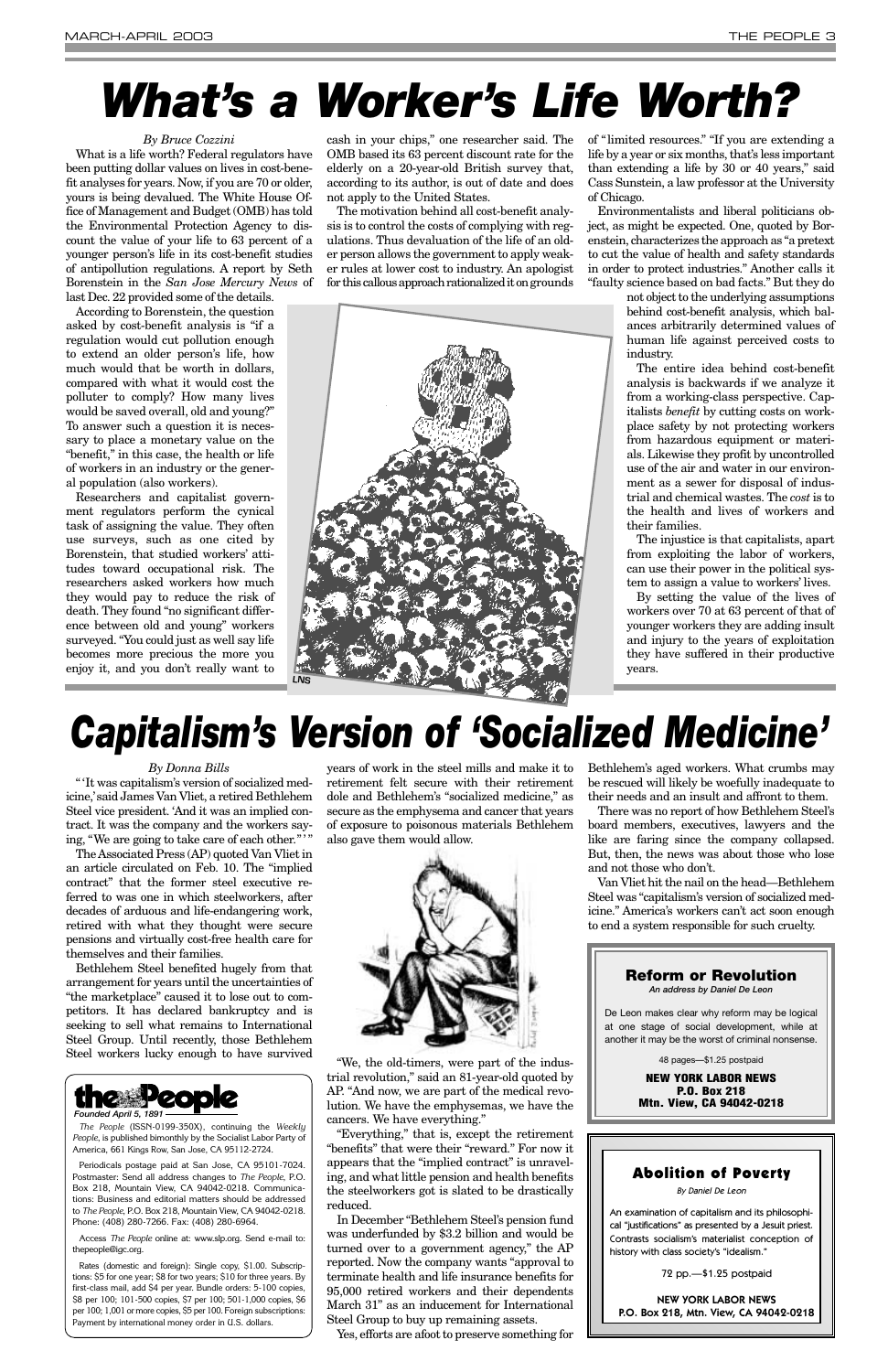The news coverage given to two recent tragedies offers a study in contrasts that imparts a lesson on capitalist ethical standards. Both calamities—the disintegration of the Columbia space shuttle and a fatal explosion at a pharmaceutical factory in North Carolina involved horrible multiple deaths. Yet the media gave short shrift to the factory disaster and the lives it snuffed out while it is still busy romanticizing the lives of the Columbia astronauts.

The Jan. 29 explosion at the West Pharmaceutical Services plant in Kinston, N.C.—a factory that only months earlier was fined a measly \$10,000 by the Occupational Safety and Health Administration for safety violations—killed three workers instantly and injured at least 37. One more worker later died of injuries sustained in the blast or the inferno that followed, and at press time nine remained hospitalized in critical condition, hanging onto life. The blast made the national media for a day or two, but was generally relegated to the back pages or a few short news bites.

Such short shrift is quite natural in a system where the means of information and communication are almost exclusively privately owned and controlled and operated, not in the interests of truth and objectivity, but in the profit interests of their owners. According to official figures for 2001, the latest available, more than a hundred deaths and tens of thousands of injuries occur *weekly* in U.S. workplaces. Yet rarely, if ever, are these tragic deaths and injuries accorded the kind of space and prominence the major media reserve for the sensational murders, crimes and romanticized tragedies they are so fond of reporting.

It takes no conspiracy to maintain this consistency. As the Republican politician and newspaper editor William Allen White noted of the major media of his time during the last century, "The owners of newspaper investments, whether they be bankers, stockholders of a corporation, or individuals, feel a rather keen sense of financial responsibility, and they pass their anxiety along to newspaper operatives whether these operatives be superintendents known as managing editors, foremen known as city editors, or mere wage earners known as editorial writers, copydesk men, reporters, or what not. The sense of property goes thrilling down the line. It produces a slant and a bias that in time becomes—unconsciously and probably in all honesty—a prejudice against any man or any thing or any cause that seriously affects the right, title, or interest of all other capital, however invested."

That slant and bias is what determines whether stories about rising unemployment and poverty, occupational deaths and injuries—or about murders and horrendous crimes and other sensationalized reports get the "top of the news."

It is the reason why the Feb. 1 disintegration of the space shuttle Columbia, which killed all seven aboard, galvanized capitalism's leading defenders in the media. Rather than a paucity of information, as in the case of the deaths of the Kinston, N.C., workers, yards of copy have been produced on every front page on the Columbia tragedy. Every network is replete with background stories on the lives of each and every one of the astronauts killed.



Like the deaths of those aboard the Challenger in 1986, those of the astronauts aboard the Columbia have been repeatedly portrayed as a chance occurrence that all "pioneers" realize they may face in exploring the unknown for the benefit of humanity. Of course, NASA's shuttle program—like the whole U.S. space effort—was never intended to serve the interests of science and humanity. It is designed, first and foremost, to strengthen U.S. military and intelligence capabilities, to help stimulate the crisis-ridden U.S. economy like all other military spending, to find new sources of raw materials, and to research and implement new manufacturing and communications processes for the benefit of U.S. capitalists. The shuttle program has another attribute that helped thrust it to the forefront of the U.S. space effort. Human space flight—with its risks and occasional deaths—provides just the right fodder for the chauvinistic expressions of national pride the ruling class and its defenders in the major media use to obscure the real nature of the U.S. space program. It helps divert workers' attention from the earthly social, economic and environmental problems created by capitalism. The deaths of those aboard both ill-fated flights, while not intentional, served capitalism well. They do so precisely because, as sensationalized news, they help keep the minds of workers diverted from the daily savagery of the capitalist system that routinely produces the likes of the Kinston tragedy virtually every day here on Earth.

*—K.B.*

#### **International Arbitration** (*The People*, March 7, 1897)

The Arbitration Treaty, like a strong fire under a big pot of dirty water, has boiled to the surface all the lightweights whose mission in life is to serve as makeweights for the ruling class. These lightweight makeweights are just now hustling to get up mass meetings to urge the "peaceful settlement of international disputes."

When two competing capitalist concerns, inside of one and the same country, decide upon war or peace between themselves they do not proceed upon any abstract principle of ethics, religion or morality. War, that is to say, a more fierce cutthroat competition, or peace, that is to say, a pooling of their joint interests, is decided on upon the matter-of-fact principle of dollars and cents. If both can see more money in "peace," they fall in each other's arms and become partners, fellow stockholders or the like; if both, or either can see more money in "war," the competitive hostilities are resumed with ardor. As with individual capitalist concerns, so with capitalist nations.

The governments of capitalist nations are essentially executive committees of politically successful capitalist interests in each. Each is looking out to sell its own goods, and smoke the other or all others out of the world's markets. These capitalist governments are nothing but "business" heads. The principles that guide individual business heads, guide also national ones. If a dispute arises—and all their disputes can be boiled down to the level of the disputes that arise between individual competitors—these governments, whatever their pretenses, decide upon war or peace according as war or peace may bring more money.

But capitalism, united though it is against labor, is still very much of a house divided against itself. All the capitalist interests of any one country never are at any one time in control of the political powers, except upon labor questions; on such questions they are all "in it." Gold bugs and silver bugs, protectionists and free traders, prohibitionists and free rumists—all these warring capitalist interests will ever be found united to administer the rifle diet to the working class. Upon their own specialized interests the capitalists of any country are split up. Thence it will happen that sometimes one set and then another is in political power, and the set that happens to be on top politically runs things to suit its own business interests. The effect of this upon the attitude of each of these sets on the question of international peace or war is interesting to the watchful, though it upsets the lightweights.

If, at a given time, the capitalist interests that happen to be in political power see more dollars and cents in war with their foreign competitors, they invoke "patriotism" to their aid: Brutus and Patrick Henry pale before them; "the flag" becomes their symbol and the gun their weapon.

### *Two Tragedies*

#### *A De Leon Editorial*

**War and Peace**



*Ruling classes are not always united on questions of war and peace. History shows that conflicting interests on the field of "business" often divide ruling classes on such crucial questions. It also shows that both sides to the controversy appeal to the working class for support.*

Socialism is the collective ownership by all the people of the factories, mills, mines, railroads, land and all other instruments of production. Socialism means production to satisfy human needs, not, as under capitalism, for sale and profit. Socialism means direct control and management of the industries and social services by the workers through a democratic government based on their nationwide economic organization.

Under socialism, all authority will originate from the workers, integrally united in Socialist Industrial Unions. In each workplace, the rank and file will elect whatever committees or representatives are needed to facilitate production. Within each shop or office division of a plant, the rank and file will participate directly in formulating and implementing all plans necessary for efficient operations.

Besides electing all necessary shop officers, the workers will also elect represen-

tatives to a local and national council of their industry or service—and to a central congress representing all the industries and services. This all-industrial congress will plan and coordinate production in all areas of the economy. All persons elected to any post in the socialist government, from the lowest to the highest level, will be directly accountable to the rank and file. They will be subject to removal at any time that a majority of those who elected them decide it is necessary.

Simultaneously, however, with such outbursts of "patriotism," one will regularly perceive a counter outburst of sanctimoniousness. The capitalist inter-*(Continued on page 7)*

## what is socialism?

Such a system would make possible the fullest democracy and freedom. It would be a society based on the most primary freedom—economic freedom.

For individuals, socialism means an end to economic insecurity and exploitation. It means workers cease to be commodities bought and sold on the labor market and forced to work as appendages to tools owned by someone else. It means a chance to develop all individual capacities and potentials within a free community of free individuals.

Socialism does not mean government or state ownership. It does not mean a state bureaucracy as in the former Soviet Union or China, with the working class oppressed by a new bureaucratic class. It does not mean a closed party-run system without democratic rights. It does not mean "nationalization," or "labor-management boards," or state capitalism of any kind. It means a complete end to all capitalist social relations.

To win the struggle for socialist freedom requires enormous efforts of organizational and educational work. It requires building a political party of socialism to contest the power of the capitalist class on the political field and to educate the majority of workers about the need for socialism. It requires building Socialist Industrial Union organizations to unite all workers in a classconscious industrial force and to prepare them to take, hold and operate the tools of production.

You are needed in the ranks of Socialists fighting for a better world. Find out more about the program and work of the Socialist Labor Party and join us to help make the promise of socialism a reality.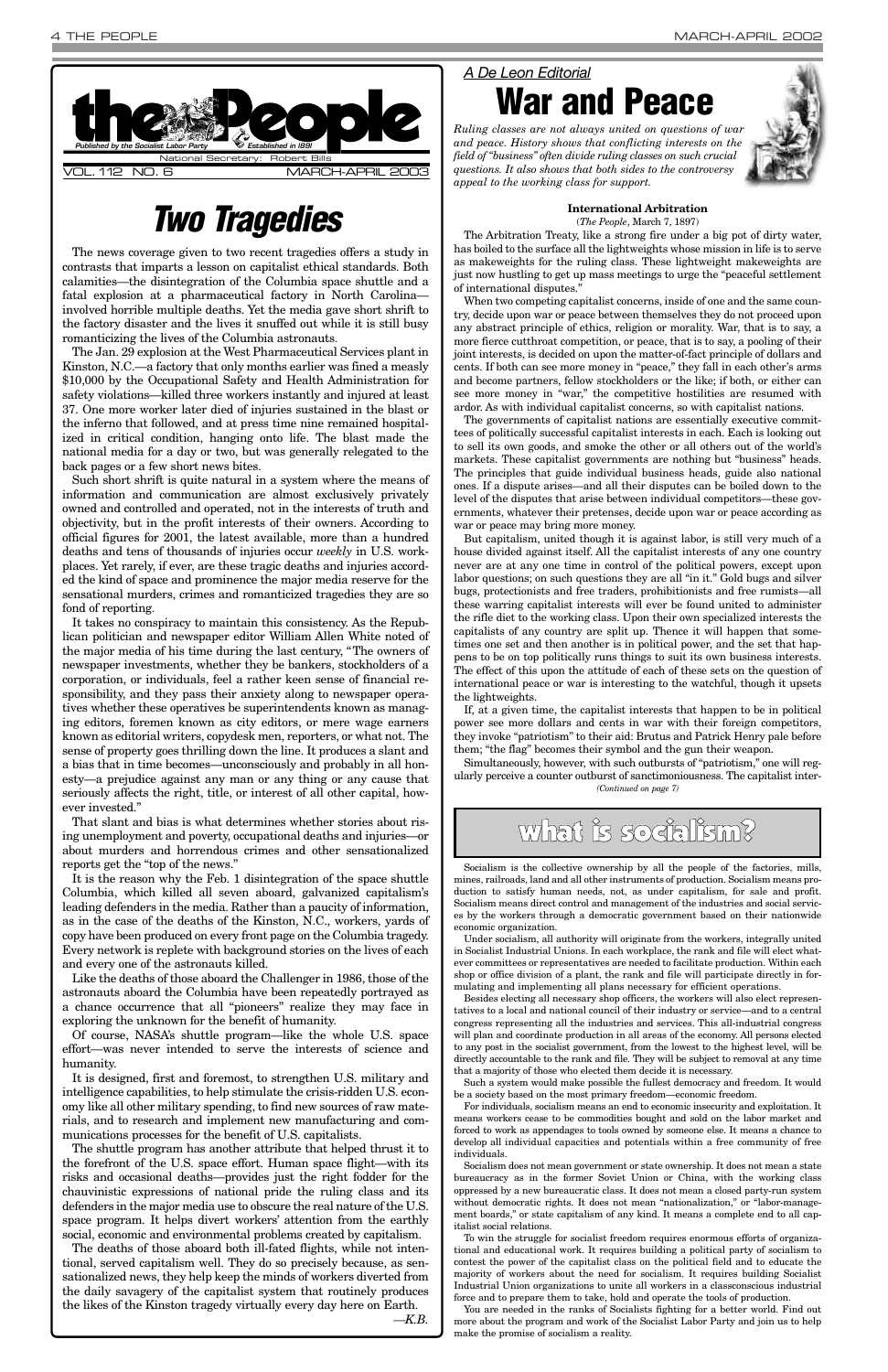#### *By Ken Boettcher*

Rising homelessness is a growing concern for the U.S. working class after over two years of recession and the beginning of a new "jobless recovery." On the minds of many is the subject of what can be done to address the problem.

Unemployment has leaped by at least 50 percent since November 2000, even by official figures, but housing prices are still at or near historic highs. *Time Magazine* recently observed that "the number of homeless appears to be at its highest in at least a decade in a wide range of places across the United States." Statistics cited by *Time* also show that the fastest growing segment of the homeless population is composed of families.

In his State of the Union address, President George Bush claimed that a goal of his administration was "to apply the compassion of America to the deepest problems of America," including homelessness.

Yet the administration's plan, according to sources cited in the *Time* article, is to target only the most visible segment of the homeless—the disheveled and sometimes malodorous street dwellers found most offensive by detractors of the homeless. Reports have it that even the funding for this approach is mostly a shell game.

The plan is, ostensibly, to find permanent housing for the "'chronic homeless'—those helpless cases, usually the mentally ill, substance abusers or very sick—who will probably be homeless for life." According to a study cited by *Time*, this segment takes up 50 percent of beds in temporary shelters each year, while making up only 10 percent of the homeless population. Getting them permanently off the street would decrease homeless traffic around temporary shelters by half and cost much less than putting this 10 percent up in temporary shelters, which can average

as much as \$1,800 a month per person in some cities.

The other 90 percent of the homeless—more than 35 percent of whom *Time* says are members of families—"will have to weather the storm in a shelter, if it can be built fast enough." Yet temporary shelters are *not* being built fast enough, and the administration's plans reportedly may involve robbing funds from temporary shelters to benefit permanent housing for the chronic homeless—*if* overall funding levels aren't actually cut.

No matter what happens, it is important for workers to understand that homelessness simply cannot "go away" under capitalism. There are economic factors that deem this impossible—factors that cannot be overcome by compassion, even if the ruling class had any, nor by throwing billions of dollars at the problem, if it was so inclined. Neither can they be overcome by working-class volunteers—who have

plenty of compassion but few resources working within the constraints of a capitalist economy.

Aid for the homeless or to agencies ostensibly acting in their interest can no more permanently halt homelessness or lift the poor out of poverty than all the other "urban renewal" or "antipoverty" programs that have historically served to line the pockets of business owners and landlords rather than bring jobs and prosperity to the poor. Past failures prove the point—but historical evidence, while useful, is not essential to prove that any such program is doomed to failure. Economic facts do the job nicely.

One of the primary economic facts that all such attempts to deal with poverty fail to take into account is the commodity status of labor under capitalism and the economic contradictions set in motion by the exploitation of wage labor by the capitalist class. Necessarily so, since taking them into account would require the repudiation of the capitalist system itself by the politicians and other defenders of capitalism who come up with such programs.

Under capitalism, the labor power of workis a commodity, purchased by capitalists according to the economic laws that dictate the purchase price of any other commodity. What determines the value of a commodity is the amount of socially necessary labor time required for its production, including the amount of labor time required for the production of the machinery, facilities and materials used in production. In the long run, the price of a commodity is equivalent to its value, but in the short run prices are modified by supply and demand. For workers, this means that the value of their labor power is equivalent to the cost of the necessities of life—food, clothing and shelter, in amounts necessary not only to furnish reasonably healthy workers for the capitalist class but also to allow the reproduction of similarly healthy future workers—plus the costs of transportation, education enough to meet the requirements of the capitalist class, and so on. The price of labor power—wages—is modified by supply and demand and by historical standards in any given country, with wages

tending to be higher in more developed countries.

If the cost of production of labor power goes down due to cheaper availability of the necessities of life, decreased educational requirements in industry, an increase in supply of labor power, a decrease in the demand for labor power or changes in historical standards, etc., the price of labor power will go down. Conversely, if the cost of production of labor power goes up, wages will go up.

Aid to the poor and homeless, while more humane than letting them die from exposure to the elements, therefore cannot be a permanent solution to homelessness, or for that

> matter to hunger or poverty in general. It can only affect such problems temporarily.

As Frederick Engels wrote in *The Housing Question* in 1872:

"Every reduction in the cost of production of labor power, that is to say, every permanent price reduction in the worker's necessities of life is equivalent 'on the basis of the iron laws of political economy' to a reduction in the value of labor power and will therefore finally result in a corresponding fall in wages.

"...What has been said above applies to all so-called social reforms which aim at saving or cheapening the means of subsistence of the worker. Either they become general and then they are followed by a corresponding reduction of wages, or they remain quite isolated experiments, and then their very existence as isolated exceptions proves that their realization on a general scale is incompatible with the existing capitalist mode of production."

Whether one looks at objective history or the economic laws that drive the contradiction-ridden capitalist system of production for private profit, it is crystal clear that capitalism is utterly incapable of permanently

halting growing homelessness, hunger and poverty. In the long run, it is only capable of reproducing those problems and compounding them as every improvement to the means and methods of production and every new depression tosses more workers out of their jobs and into poverty.

It is equally clear today, more than ever, that the means exist for abolishing poverty, hunger and homelessness forever. Vast numbers of workers are unemployed and underemployed. Nearly 25 percent of the nation's industrial capacity, and much of its agricultural capacity, lies idle. The labor of millions of workers and much industrial capacity are wasted on producing shoddy, unnecessary or even harmful commodities. Workers have but to organize politically and economically to abolish capitalism and bring these immense resources, and the resources that are still in use, under the control of a collectively owned, democratically administered socialist society to banish these social plagues from human society.

## **Bush's 'Plan' Can't Solve Growing Homelessness**

#### **Steps You Can Take...**

You can help provide for the long-term financial security of *The People* by including a properly worded provision in your Will or by making some other financial arrangement through your bank. Write to the Socialist Labor Party, publisher of *The People*, for a free copy of the booklet, *Steps You Can Take*. Use this coupon.

#### **Socialist Labor Party • P.O. Box 218 • Mtn. View, CA 94042-0218**

Please send a free copy of *Steps You Can Take* to:

| AP"<br>the control of the control of the control of the control of the control of |
|-----------------------------------------------------------------------------------|
| 7IP<br><b>STATE</b>                                                               |
|                                                                                   |
|                                                                                   |



### **NATIONALISM:**

#### *Working-Class Nemesis*

Discusses the origins, development and dangers of nationalism, and what the working class must do to resist and counter nationalist rhetoric.

#### **16 pages — \$1 postpaid**

**NEW YORK LABOR NEWS P.O. Box 218, Mtn. View, CA 94042-0218**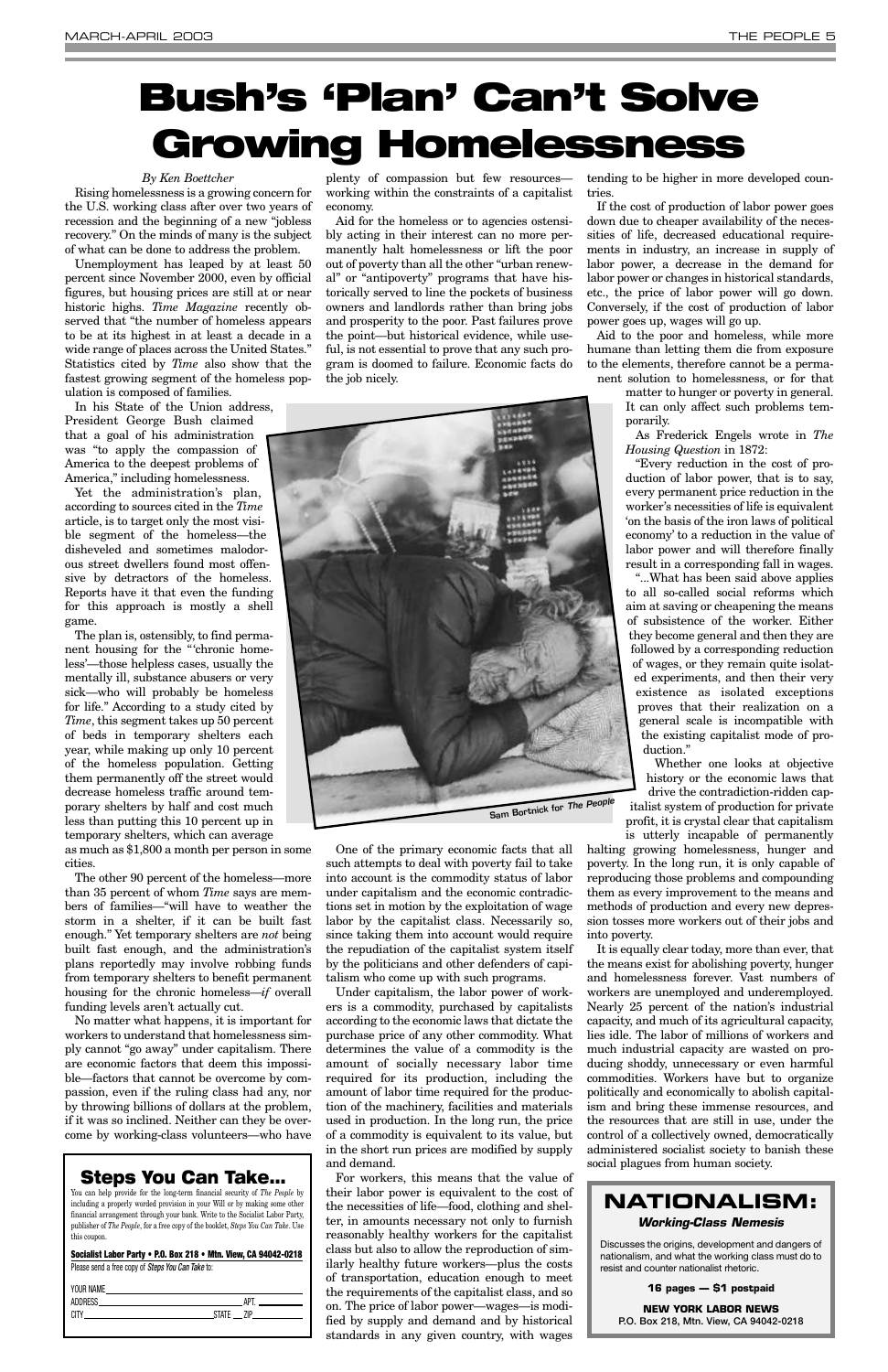already expressed his contempt for the antiwar movement. "Size of protest, it's like deciding, 'Well I'm going to decide policy based on a focus group,'" he said after the demonstrations on Feb. 15.

The president also expressed his contempt for democracy. "Democracy is a beautiful thing," he said. "People are allowed to express their opinion, and I welcome people's right to say what they believe." In short, the beauty of "democracy" is that it allows people to blow off steam.

Credit where credit is due. President Bush understands that opinion does not decide policy.

President Bush did not mention Saddam Hussein by name in his State of the Union address on Jan. 28. He did not mention oil. But he referred to both when he said: "Abrutal dictator, with a history of reckless aggression, with ties to terrorism, with great potential wealth, will not be permitted to dominate a vital region and threaten the United States."

The "vital region" is the Middle East, of course, and oil is what makes it vital. American capitalism's dependence on foreign oil sources has grown steadily since the end of World War II. The United States now imports half of the oil that is consumed on American markets, and one-third of what it imports comes from the Middle East. The stake that U.S. capitalism has in the flow of oil from that part of the world is an established fact that even the Bush administration would not deny. Indeed, that growing dependency is behind efforts to open up new areas for oil exploration in Alaska and for development of offshore oil operations.



If by imperialism one understands the forcible subjugation of another nation or nations, for whatever alleged purpose, then the United States is an imperialist nation bent on dominating markets and controlling resources for the benefit of its ruling class. For despite all the lip service to peace, democracy, international law, human rights, etc., the stakes in Iraq and the Middle East generally are grossly materialistic. Markets, spheres of influence and sources of raw materials vital to the industries of all nations have been at the root of every major war of modern times, and the present situation is no exception.

"Attacking Iraq offers the U.S....means of offloading capital while maintaining its global dominance. The first is the creation of new geographical space for economic expansion. The second...is military spending (a process some people call 'military Keynesianism'). The third is the ability to control the economies of other nations by controlling the supply of oil. This, as global oil reserves diminish, will become an ever more powerful lever...."

What brings on these economic rivalries that are the root cause of war in today's world? Under the capitalist system the workers receive in wages only a fraction of the product of their labor, hence can buy back only a fraction. What the workers cannot buy back, and what the capitalists cannot consume in extravagant living, or use up in expanding industry, or in willful destruction, must be sold or bartered in foreign markets. This is the reason capitalist nations will do anything, even to the point of waging war, to preserve and extend their foreign markets and spheres of influence, and to dominate sources of raw materials and cheap labor. As the *Guardian*, an English newspaper, recently put it: "The underlying problem the U.S. confronts is the one which periodically afflicts all successful [sic] economies: the over-accumulation of capital. Excessive production of any good—be it cars or shoes or bananas—means that unless new markets can be found, the price of that product falls and profits collapse. Just as it was in the early 1930s, the U.S. is suffering from surpluses of commodities, manufactured products, manufacturing capacity and money. Just as it was then, it is also faced with a surplus of labor, yet the two surpluses, as before, cannot be profitably matched. This problem has been developing in the U.S. since 1973. It has now tried every available means of solving it and, by doing so, main-

taining its global dominance. The only remaining, politically viable option is war."

Obviously it is ludicrous to describe as "successful" a system that produces such contradictions and has no better way of coping with them than war. Apart from that, however, this evaluation is essentially correct.

The *Guardian* continued by citing some of the advantages the U.S. hopes to gain by resorting to its "solution" to its problems—another war on Iraq.

Under the overriding competitive profit motive inherent in capitalism, and in the reaching out for control over sources of oil and other raw materials so vital to modern industry, clashes are inevitable.

Considering the basic cause and real factors that have produced the wars that have plagued a world dominated by capitalism, it is obviously irrational to blame international disputes and wars on this or that individual or group of individuals. Capitalism means war.

Saddam Hussein and his government may be utterly crushed by another war, but at a horrendous price in human blood and suffering. None of the basic problems that beset the Middle East and its long-suffering peoples will be solved. It will not resolve the contradictions of capitalism or make the world a safer place. For when the war ends, the identical process will start again, leading to new clashes of interest and in time to the next greater and more destructive war.

Can we do anything about that? The SLP believes we can.

We believe that the American working class must at last come to recognize that the competitive capitalist system of private ownership of the land and plants of production, means of transportation, mines, etc., is in fact the basic cause of the present state of world anarchy, and of wars, declared and undeclared. To avoid future wars, therefore, the capitalist cause must be abolished. Society must be reorganized on socialist lines, replacing private (and state) ownership and competition with social ownership and cooperation. We must make the factories, mills, mines, railroads and all the other means of social production the collective property of society so that we can produce things to satisfy human needs instead of for the profit of the few. Only then can the competitive, war-breeding struggle for international markets, spheres of influence and sources of raw materials be ended. Only then will the nations of

the world have an economic foundation for lasting cooperation, harmony and peace.

Socialism—genuine socialism—is literally the hope of humanity.

# **More Than Oil at Stake**



#### **USA**

#### **NATIONAL OFFICE**

SLP, PO Box 218, Mtn. View, CA 94042-0218; (408) 280- 7266; fax (408) 280-6964; e-mail: socialists@slp.org; Web site: www.slp.org.

**ALBANY, N.Y**.—SLP, P.O. Box 105, Sloansville, NY 12160- 0105.

**CHICAGO—**SLP, P.O. Box 642, Skokie, IL 60076-0642.

**CLEVELAND—**Robert Burns, 9626 York Rd., N. Royalton, OH 44133. Call (440) 237-7933. E-mail: j.oneil@worldnet.att.net.

**CORPUS CHRISTI—**Call (512) 991-0287.

**DALLAS—**Call Bernie at (972) 458-2253.

**EASTERN MASS.—**Call (781) 444-3576.

**HOUSTON—**Call (713) 721-9296. Web site: http://houstonslp.tripod.com. E-mail: houstonSLP@ev1.net.

**MIDDLETOWN, CONN.—**SLP, 506 Hunting Hill Ave., Middletown, CT 06457. Call (860) 347-4003.

**MINNEAPOLIS—**Karl Heck, 5414 Williams Ave., White Bear Lake, MN 55110-2367. Call (651) 429-7279. E-mail: k57heck @cs.com.

**MILWAUKEE—**E-mail: milwaukeeslp@webtv.net.

**NEW LONDON, CONN.—**SLP, 3 Jodry St., Quaker Hill, CT 06375. Call (203) 447-9897.

**NEW YORK CITY—**Call (516) 829-5325.

**PALMDALE, CALIF.—**E-mail: med@ptw.com

**PHILADELPHIA—**SLP, P.O. Box 28732, Philadelphia, PA 19151.

**PITTSBURGH—**Call (412) 751-2613.

**PONTIAC, MICH.—**Call (810) 731-6756.

**PORTLAND, ORE.—**SLP, P.O. Box 4951, Portland, OR 97208. Call (503) 226-2881. Web: http://slp.pdx.home.mindspring.com. E-mail: slp.pdx@ mindspring.com.

**SACRAMENTO, CALIF.—**SLP, P.O. Box 221663, Sacramento, CA 95822-8663.

**S.F. BAY AREA—**SLP, P.O. Box 70034, Sunnyvale, CA 94086-0034. E-mail: slpsfba@netscape.net.

**SEABROOK, N.H.—**Richard H. Cassin, 4 New Hampshire St., Seabrook, NH 03874.

**ST. PETERSBURG, FLA.—**Call (727) 321-0999.

#### **AUSTRALIA**

Brian Blanchard, 58 Forest Rd., Trevallyn, Launceston, Tasmania 7250, Australia. Call or fax 0363-341952.

#### **CANADA**

#### **NATIONAL OFFICE**

SLP, 1550 Laperriere Ave., Ottawa, Ont., K1Z 7T2. Call Doug Irving at (613) 728-5877 (hdqtrs.); (613) 226-6682 (home); or (613) 725-1949 (fax).

**VANCOUVER—**SLP, Suite 141, 6200 McKay Ave., Box 824, Burnaby, BC, V5H 4M9.

#### **PUERTO RICO**

C. Camacho, Calle 415, NA-28, 4ta Ext., Country Club, Carolina PR 00982. Call (787) 276-0894. E-mail: redflag @coqui.net.

#### **UKRAINE**

**NATIONAL OFFICE** SLP of Ukraine, 57,5/9 Manuilskogo Str., 04050 Kiev,

Ukraine. E-mail:slpu@mail.nu.

**MYKOLAYIV—**28, 7 Shapayeva Str., Mykolayiv, Ukraine. Telephone 23 35 22.

| This is my contribution of \$<br>support the SLP's official journal. (Please make checks/money orders payable to the Socialist Labor<br>Party or The People.)  |  |
|----------------------------------------------------------------------------------------------------------------------------------------------------------------|--|
| Name and the Name of The Town                                                                                                                                  |  |
| Apt. $\_\_$                                                                                                                                                    |  |
| State $\frac{z}{z}$ $\frac{z}{z}$                                                                                                                              |  |
| (Political contributions are not tax deductible.) Acknowledgments will be made in The People.<br>Please indicate if a receipt is desired: $\Box$ Yes $\Box$ No |  |

### Daniel De Leon Sesquicentennial Fund

#### *(Continued from page 1)*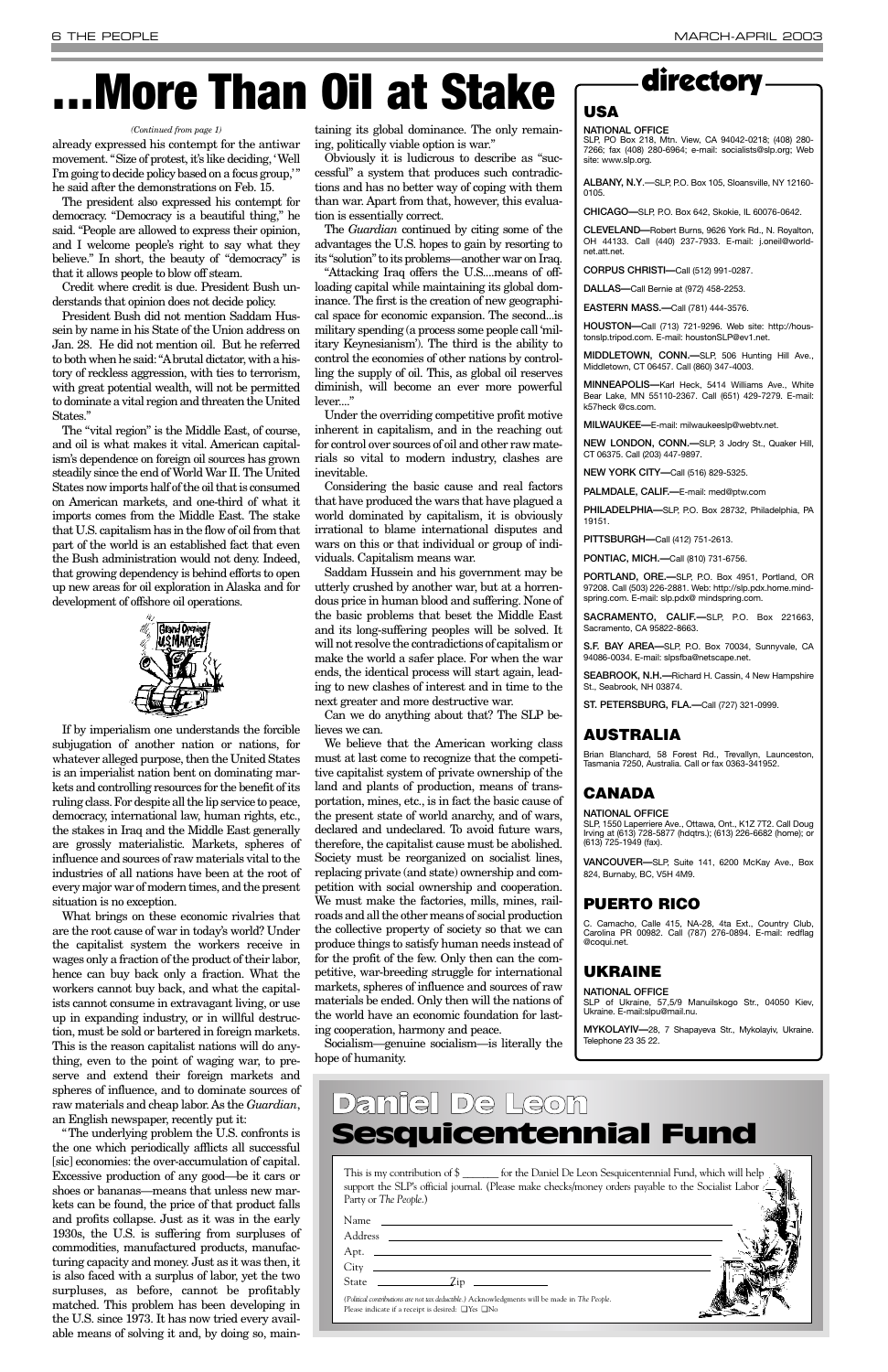*By Carl C. Miller Jr.*

Dell Computer is one of many large companies that began to "downsize" long before the current recession became official. Apart from tossing thousands of workers onto the streets, the company's move to consolidate its production operations has also impacted its remaining workers. The company aimed to reduce its payroll, but not production levels. Indeed, it has pushed its remaining workers to boost their output. Intensified exploitation has naturally produced something else besides more computers. It has produced more stress for the remaining workers stress from the increased demands on them, but also from the knowledge that thousands of jobless workers are waiting to take their places should they fail to live up to the company's demands.

Dell began turning the screws on its workers more than a year ago. In May 2001, the company introduced a plan to lay off about 4,000 workers while maintaining its share of the computer market. The only way the plan could work was to increase productivity among the workers who would remain on the payroll.

Dell redesigned its computers to simplify assembly, replaced one factory with another half its size, and then pared its workforce from 40,000 to 34,400 in 2001, according to *The New York Times.* The new plant streamlined the manufacturing process, thus allowing more units to be produced by fewer workers.

The plan appeared to be working. Lower labor cost enabled Dell to lower prices, thereby making its products more competitive on the computer market. But the downside for workers was that Dell only holds enough inventory for four days' worth of sales, so increased pro-

ductivity was the only way to keep pace with demand.

Dell's scheme succeeded as far as it affected sales and profits, but the new production methods and demands for increased productivity took a toll on the workforce. According to one long-time Dell employee, workers felt overwhelmed by the increased speed of production and the longer working hours. Many began calling in sick or simply took days off. Another Dell worker said: "They're putting a lot more load on the remaining people, particularly the salaried employees. Our group is just overloaded with work. They're asking us to put in more time on the house."

Dell ordered more layoffs last October, thereby further increasing the workload on those who escaped the recurring layoff orders. Many workers are questioning their future at the company. "Dell used to be one of the best places to work at," a third long-time employee said, "[Now] everybody's kind of looking at this and saying, 'Why are we still here?' The answer is that there's no place else to go."

The workers at Dell are just one example of how the evolution of the capitalist system affects the working class. As labor-displacing technology and other advances are put in place, workers are being pushed out onto the street. Capitalists must constantly strive for ever greater profits to stay competitive. The results are never favorable for workers.

Workers must realize that capitalism can never work in their favor. They must organize themselves politically and economically to begin building a society which will benefit everyone. The Socialist Industrial Union program of the SLP shows the way.

### (Dec. 7—Feb. 14)

*Daniel De Leon Sesquicentennial Fund* Joan Davis \$1,200; Marie & Ray Simmons \$1,000; \$500 each Anonymous, Harry Banks and family, Irene Schelin, Jack Radov, Section Cleveland; Gerald M. Lucas \$400; Anonymous \$315; Section Wayne County, Mich., \$300; \$200 each Chris Dobreff, Irene S. Louik (In memory of Harry Louik); Section Cook County, Ill., \$116; \$100 each Earl Prochaska, Frederick Vogelgesang, S.J. Banilower, Walter Vojnov.

Glenn Schelin \$90; Norman Smith \$88.25; Mildred Killman \$78; Jim Plant \$75; Edward T. Jasiewicz \$73; \$50 each Harry Gibson, Harvey K. Fuller, Henry Coretz, Jack Blessington, Jennie Seekford, Lloyd A. Wright, Mary Brlas (In memory of Elizabeth Stanich), R. Hofem; Daniel Brian Lazarus \$40; Herbert Joyce \$33; Paul D. Lawrence (In memory of Nathan Karp) \$31; \$30 each George Frenoy, Joseph C. Massimino; Donna C. Meyer \$28.

\$25 each Albert Evenich, Blake Bearden, Greg M. Mijares, John Hagerty, Louise Radley, Rafael Falcón, Rosemary & John Gale; Andrew Northall \$24; Paul L. Wolf \$20.50; Edmund J. Light \$20; George E. Gray \$16; Robert A. Nash \$15; Marshall G. Soura \$12; Frank Rudolph \$10; T. McGregor \$9.25; Richard Wilson \$7; D. Borowsky \$6; \$5 each Donald F. Cuddihee Sr., E. Pahus, Frank Notarstefano, Harvey Kravitz; Wendel Wettland \$4.75; \$3 each Earl Shimp, John Houser; K.M. Davis \$1.50

Total: \$7,974.25

*SLP Emergency Fund* Marty Radov \$10,250; Mary Buha \$500; Joseph L. Bregni \$200; Dagfinn Sjoen \$10. Total: \$10,960.00

#### *SLP Sustainer Fund*

Bernard Bortnick \$750; Chris Dobreff \$300; Carl Miller Jr. \$175; Robert Burns \$150; Michael Preston \$100; Lois Reynolds \$75; \$60 each Albert Bikar, David Vollmer, William E. Tucker; Margaret & Frank Roemhild \$50; Section San Francisco Bay Area: William Kelley \$40; \$30 each Jill Campbell, Richard Aiken (In memory of John W. Aiken), Steve Littleton; George E. Gray \$20; Lois Kubit \$15; Section Wayne Co., Mich., \$10.

Total: \$1,955.00

*Press Security Fund* F.P. Cruikshank \$100; Sid Fink \$30; F. Cline \$28; David P. Mohle \$9. Total: \$167.00

*SLP Leaflet Fund* \$5 each Walter K. Bagnick, Joseph J. Frank. Total: \$10.00



ests that are not in political power and that can see more dollars and cents in peace, are seized with a religious and moral spasm; they will hold mass meetings and otherwise pronounce for "humanity."

Yet the farce does not end there. By a turn of the industrial wheel, the very capitalist interests that just before saw more money in peace, may find that their profits now lie on the side of war. Forthwith the two sets change sides; the former "patriots" become "saints," the former "saints" turn "patriots." At each turn, the lightweight makeweights fill the halls, and do the scurrying, and like the flies on the wheel imagine they are doing great things, whereas, as a matter of fact, they are being used alter-

nately and played for suckers.

The classconscious proletariat wants peace, but wants it as intelligent men. It knows peace is an impossibility while capitalism lasts, and that is the upas tree at the very root of which it fells its blows with the ax of the Socialist Labor Party ballot.



#### **Houston**

**Discussion Meetings—**Section Houston holds discussion meetings the last Saturday of the month at the Houston Public LIbrary, Franklin Branch, 6440 W. Bellfort, southwest Houston. The time of the meetings varies. Those interested please call 281-838-0008, e-mail houstonslp@ ev1.net or visit the section's Web site at http://houstonslp.tripod.com.

### **OHIO**

#### **Columbus**

**Discussion Meeting—**Section Cleveland will hold a discussion meeting on Sunday, March 23, beginning at 1:30 p.m. at the Columbus Main LIbrary, Conference Room 1, 96 S. Grant, Columbus. For more information please call 440- 237-7933.

#### **Independence**

**Discussion Meeting—**Section Cleveland will hold a discussion meeting on Sunday, March 30, beginning at 1:30 p.m. at the Days Inn, 5555 Brecksville Rd., (just south of R17-Granger Rd.), Independence. Light refreshments served. For more information please call 440-237-7933.

### **OREGON**

#### **Portland**

**Discussion Meetings—**Section Portland holds discussion meetings every second Saturday of the month. Meetings are usually held at the Central Library, but the exact time varies. For more information please call Sid at 503-226-2881 or visit our Web site at http://slp.pdx.home.mindspring.com.

## *Downsizing Means Working Harder and Longer*

## *. . . De Leon*

#### *(Continued from page 4)*





#### **Glad** *The People***'s Back**

I just received my newsletter and was so pleased to read it again. I have been a subscriber for many years. I hope all will be well and the paper can continue. It is my one way to know the truth about what is going on over the years. I am sending a donation to further the work for the party. Good Luck and thank you.

Phyllis Emerson Fort Myers, Fla.

#### **Pushed by Speedup**

I was glad to see your newspaper once again in my mail. When you said you were folding the paper several months ago, I feared that you had gone for good.

I liked your article "Speedups Are Pushing Many Workers to the Breaking Point" that appeared in your issue of January-February 2003. In fact, I can personally feel the effects of this breaking point. Fifteen years ago we used to get one-hour breaks at lunch time. These days, few companies or organizations offer onehour lunch breaks. These days, 30-minute breaks in most workplaces are the norm rather than the exception. One of the main reasons given for adopting the half-an-hour lunch break was an attempt to emulate the "prosperous" Japan of the 1980s that gave its workers only a 30-minute lunch recess. We all know the current state of the Japanese economy. At one of my job assignments I deliberately decided to take a one-hour lunch break, and when I returned to work I felt so refreshed and eager to work again. This is in contradistinction to the 30-minute break when you feel very rushed and still tired to resume work. Thus, I am not surprised that with the 30-minute break policy we have in most of the workplaces, many workers suffer from a wide range of physical and psychological problems nowadays. Stephen Isabirye Flagstaff, Ariz. **Liked Our Web Site**

I am a junior at Bishop England High School, Charleston, S.C., and I would just like to thank the creators of this site in aiding me in an AP history class presentation about Daniel De Leon and the SLP. The site proved very helpful in providing so much useful information pertaining to the SLP's history all the way to its ongoing activities that are carried out today. Everything I was looking for was on this Web site, and I did not waste any time on it because everything was direct and clear. I hope that the information I obtained in this Web site will help me achieve a good grade when I present my project in a few days. I know it will!! Again, thank you so much. I admire the efforts shown by the SLP throughout the decades. Valerie Devera Charleston, S.C.